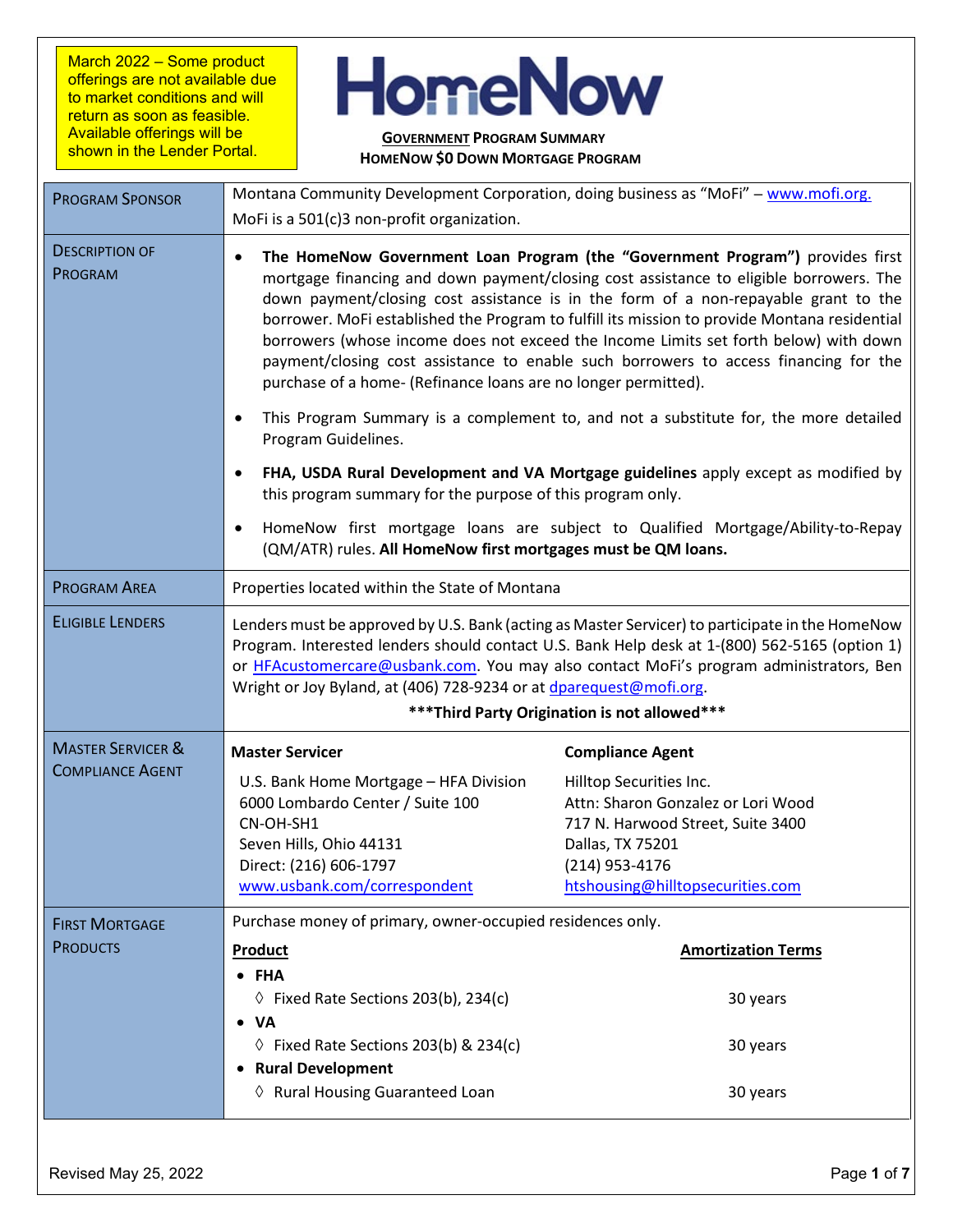| <b>HomeNow - Government Program Summary</b> |                                                                                                                                                                                                                                                                                                                                                                                                                                                                                                                                                                                                                                                                                                                                                                                                                                                |  |  |  |
|---------------------------------------------|------------------------------------------------------------------------------------------------------------------------------------------------------------------------------------------------------------------------------------------------------------------------------------------------------------------------------------------------------------------------------------------------------------------------------------------------------------------------------------------------------------------------------------------------------------------------------------------------------------------------------------------------------------------------------------------------------------------------------------------------------------------------------------------------------------------------------------------------|--|--|--|
| <b>FIRST LOAN INTEREST</b><br><b>RATES</b>  | • Hilltop Securities will post HomeNow First Mortgage Loan interest rates at 8:30 AM M.S.T.<br>daily. Current rates can be found on the HomeNow Lender Portal at<br>https://homenowdpa.org<br>• The reservation window will be available from 8:30 AM to 5:00 PM M.S.T., Monday through<br>Friday except for Bank Holidays.<br>• Rates can be subject to intra-day pricing changes.<br>• All loans must be delivered and purchased by U.S. Bank within 60 days of rate lock. A one-<br>time extension may be purchased (netted at loan purchase by U.S. Bank) at the following<br>rates:<br><b>Days Extended</b><br>Fees Netted at Loan Purchase<br>0.06250%<br>7 Days<br>0.12500%<br>15 Days                                                                                                                                                  |  |  |  |
|                                             | 0.18750%<br>22 Days                                                                                                                                                                                                                                                                                                                                                                                                                                                                                                                                                                                                                                                                                                                                                                                                                            |  |  |  |
|                                             | 0.25000%<br>30 Days                                                                                                                                                                                                                                                                                                                                                                                                                                                                                                                                                                                                                                                                                                                                                                                                                            |  |  |  |
|                                             |                                                                                                                                                                                                                                                                                                                                                                                                                                                                                                                                                                                                                                                                                                                                                                                                                                                |  |  |  |
| <b>DOWN PAYMENT</b><br><b>ASSISTANCE</b>    | Net Assistance Available: 3.5% or 5.0%<br>The funds may be used to fund up to 100% of the Borrower's cash requirement to close,<br>٠<br>including the down payment, closing costs, pre-paid items and other related Mortgage Loan<br>fees and expenses. No portion of the grant funds can be paid to the Borrower unless the<br>Borrower is being reimbursed for his/her earnest money deposit. Principal reduction is<br>allowed. NOTE: DPA may not be used to pay the difference between the sales price and<br>appraised value if the sales price is higher (gap financing).<br>MoFi will fund the grant amount at the first mortgage loan closing.<br>$\bullet$<br>The lender must receive a compliance approval from the Compliance Agent, Hilltop Securities<br>$\bullet$<br>Inc., in order to be eligible for purchase by the Servicer. |  |  |  |
| <b>BORROWER ELIGIBILITY</b>                 | Borrower does NOT have to be a First-Time Homebuyer<br>$\bullet$                                                                                                                                                                                                                                                                                                                                                                                                                                                                                                                                                                                                                                                                                                                                                                               |  |  |  |
|                                             | Determined by agency guidelines for the First Mortgage Program selected and any U.S.<br>Bank overlays found herein.                                                                                                                                                                                                                                                                                                                                                                                                                                                                                                                                                                                                                                                                                                                            |  |  |  |
|                                             | Non-occupying co-signors and non-occupying co-borrowers are permitted. Income from<br>$\bullet$<br>non-occupying co-signors does not count toward the income limit. Income from non-<br>occupying co-borrowers does count toward the income limit.                                                                                                                                                                                                                                                                                                                                                                                                                                                                                                                                                                                             |  |  |  |
|                                             | Borrowers may have ownership interest in other residential property at time of closing, a<br>$\bullet$<br>may be allowed by agency guidelines.                                                                                                                                                                                                                                                                                                                                                                                                                                                                                                                                                                                                                                                                                                 |  |  |  |
| <b>INCOME LIMITS</b>                        | FHA and VA - The borrower's Loan Qualifying (1003) Income must not exceed the Program<br>$\bullet$<br>Income Limits, currently set at 115% Area Median Income (AMI). Income from non-<br>purchasing spouse does not need to be included. See Exhibit A for FHA/VA Income Limits<br>by County.<br>Rural Development Loans - Income is based on Adjusted Household Income per Rural<br>$\bullet$                                                                                                                                                                                                                                                                                                                                                                                                                                                 |  |  |  |
|                                             | Development's Guidelines. See Exhibit B for RD Income Limits.                                                                                                                                                                                                                                                                                                                                                                                                                                                                                                                                                                                                                                                                                                                                                                                  |  |  |  |
|                                             | Lenders will be responsible for ensuring that the income meets program guidelines.                                                                                                                                                                                                                                                                                                                                                                                                                                                                                                                                                                                                                                                                                                                                                             |  |  |  |
|                                             |                                                                                                                                                                                                                                                                                                                                                                                                                                                                                                                                                                                                                                                                                                                                                                                                                                                |  |  |  |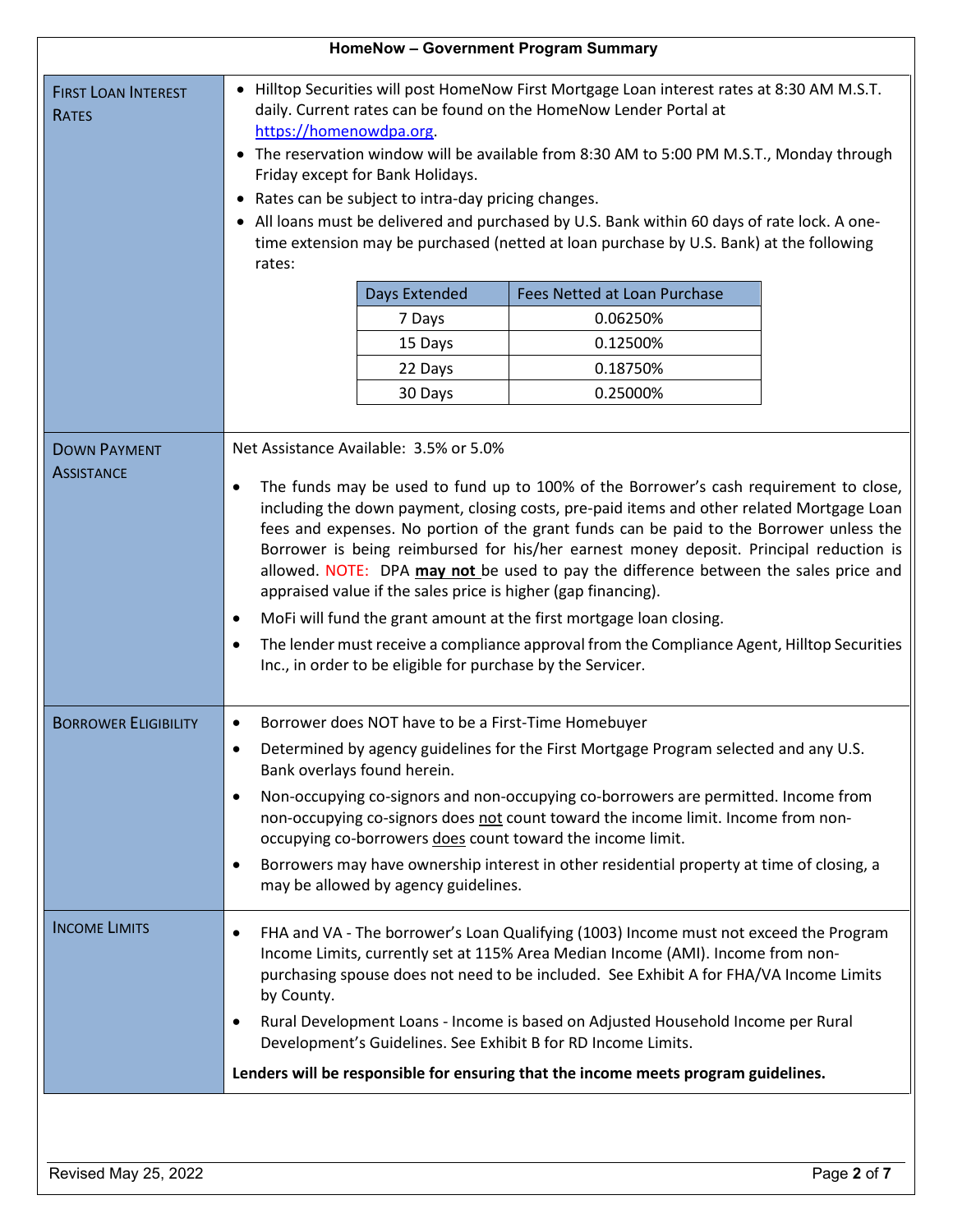| <b>HomeNow - Government Program Summary</b>     |                                                                                                                                                                                                                                                                                                                                                                                                                                                                                                                                                                                                                  |                  |     |  |                      |     |                                                                                        |  |
|-------------------------------------------------|------------------------------------------------------------------------------------------------------------------------------------------------------------------------------------------------------------------------------------------------------------------------------------------------------------------------------------------------------------------------------------------------------------------------------------------------------------------------------------------------------------------------------------------------------------------------------------------------------------------|------------------|-----|--|----------------------|-----|----------------------------------------------------------------------------------------|--|
| <b>PROPERTY TYPES</b><br><b>UNDERWRITING</b>    | 1-Unit, including agency-approved condominiums, town homes and PUDs<br>$\bullet$<br>Duplex (with at least one unit owner-occupied)<br>$\bullet$<br>A single unit in a Community Land Trust (RD only)<br>$\bullet$<br>Co-ops are NOT permitted.<br>Manufactured housing is NOT permitted.<br><b>Eligible</b><br>Loans may be underwritten through an Automated Underwriting System - DU or LPA for FHA<br>and VA loans and GUS for Rural Development Loans.<br>Borrowers receiving an AUS approval must also have a minimum representative Credit Score<br>of 640. (DTI determined by Credit Score for FHA Loans) |                  |     |  |                      |     |                                                                                        |  |
|                                                 |                                                                                                                                                                                                                                                                                                                                                                                                                                                                                                                                                                                                                  | <b>Product</b>   |     |  | <b>DTI</b>           |     | <b>FICO Score</b>                                                                      |  |
|                                                 |                                                                                                                                                                                                                                                                                                                                                                                                                                                                                                                                                                                                                  | <b>FHA Loans</b> |     |  | 45.00%               |     | 640*                                                                                   |  |
|                                                 |                                                                                                                                                                                                                                                                                                                                                                                                                                                                                                                                                                                                                  | <b>FHA Loans</b> |     |  | 45.01% to 50.00%     |     | 680                                                                                    |  |
|                                                 |                                                                                                                                                                                                                                                                                                                                                                                                                                                                                                                                                                                                                  | USDA-RD & VA     |     |  | 45.00%               |     | 640                                                                                    |  |
|                                                 |                                                                                                                                                                                                                                                                                                                                                                                                                                                                                                                                                                                                                  |                  |     |  |                      |     | *Limited allocation at this FICO range. Once allocation met, minimum FICO will be 660. |  |
|                                                 | Manual Underwrites (FHA Not Allowed) - Allowable at the lender's discretion and meeting<br>these overlays:<br><b>Maximum Ratios</b>                                                                                                                                                                                                                                                                                                                                                                                                                                                                              |                  |     |  |                      |     |                                                                                        |  |
|                                                 | Minimum<br>Loan Product<br><b>Total Debt</b><br>Housing<br><b>FICO</b>                                                                                                                                                                                                                                                                                                                                                                                                                                                                                                                                           |                  |     |  | Required<br>Reserves |     |                                                                                        |  |
|                                                 |                                                                                                                                                                                                                                                                                                                                                                                                                                                                                                                                                                                                                  | VA               | 640 |  | N/A                  | 41% | $\overline{2}$                                                                         |  |
|                                                 |                                                                                                                                                                                                                                                                                                                                                                                                                                                                                                                                                                                                                  | <b>USDA</b>      | 640 |  | 29%                  | 41% | $\overline{2}$                                                                         |  |
|                                                 | Alternative Credit can be used if a Borrower has NO credit score but are believed to meet a<br>640 minimum.                                                                                                                                                                                                                                                                                                                                                                                                                                                                                                      |                  |     |  |                      |     |                                                                                        |  |
| <b>LTV</b>                                      | LTV determined by the First Mortgage Program selected.                                                                                                                                                                                                                                                                                                                                                                                                                                                                                                                                                           |                  |     |  |                      |     |                                                                                        |  |
| <b>INTERESTED PARTY</b><br><b>CONTRIBUTIONS</b> | Determined by the First Mortgage Program selected.                                                                                                                                                                                                                                                                                                                                                                                                                                                                                                                                                               |                  |     |  |                      |     |                                                                                        |  |
| <b>HOMEBUYER EDUCATION</b>                      | Recommended, but not required.                                                                                                                                                                                                                                                                                                                                                                                                                                                                                                                                                                                   |                  |     |  |                      |     |                                                                                        |  |
| <b>APPRAISAL</b>                                | Please see the U.S. Bank website for current Temporary Flexibilities for Appraisals -<br>https://www.usbank.com/corporate-and-commercial-banking/industry-expertise/correspondent-<br>lending.html                                                                                                                                                                                                                                                                                                                                                                                                               |                  |     |  |                      |     |                                                                                        |  |
| Revised May 25, 2022                            |                                                                                                                                                                                                                                                                                                                                                                                                                                                                                                                                                                                                                  |                  |     |  |                      |     | Page 3 of 7                                                                            |  |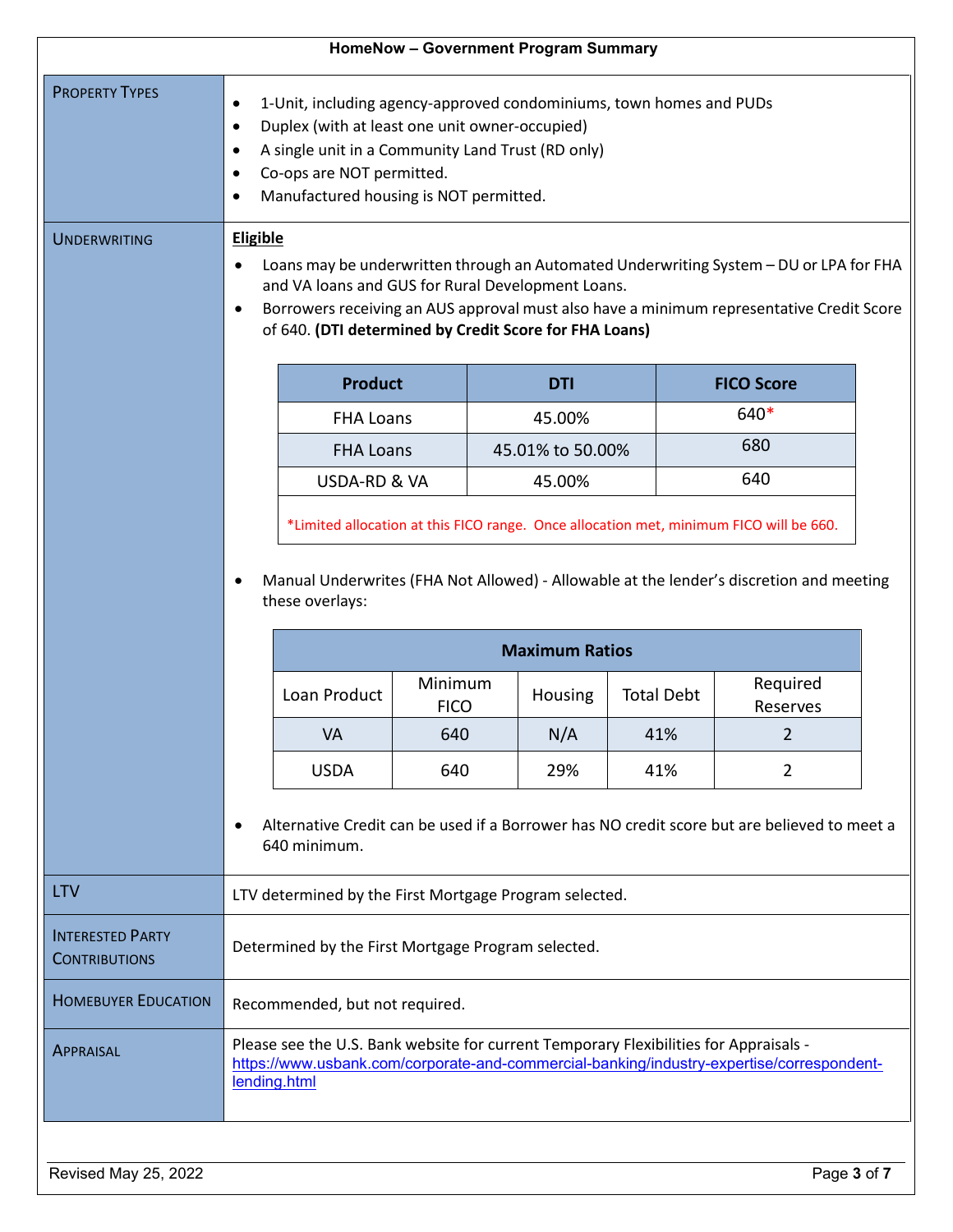| HomeNow - Government Program Summary         |                                                                                                                                                                                                                                                                                                                                               |  |  |  |  |
|----------------------------------------------|-----------------------------------------------------------------------------------------------------------------------------------------------------------------------------------------------------------------------------------------------------------------------------------------------------------------------------------------------|--|--|--|--|
| <b>PRICING</b>                               | In addition to the standard fees normally charged to the borrower (i.e. Appraisal Fee, Credit<br>Report Fee, Flood Certification, Freight, Underwriting, Document Preparation, etc.) the following<br>fees may also be included. Please list fees in either section A or section B of the LE/CD but do<br>not make them payable to U.S. Bank. |  |  |  |  |
|                                              | <b>Service Provider</b><br><b>Amount</b><br><b>Type</b>                                                                                                                                                                                                                                                                                       |  |  |  |  |
|                                              | Usual and customary<br>Lender<br>Loan Origination Fee                                                                                                                                                                                                                                                                                         |  |  |  |  |
|                                              | \$400.00 - Paid at closing<br>Lender Fee to U.S. Bank <sup>1</sup><br>Delivery Fee                                                                                                                                                                                                                                                            |  |  |  |  |
|                                              | $$80.00*$ - Paid at closing<br><b>Tax Service Fee</b><br>Lender Fee to U.S. Bank <sup>2</sup>                                                                                                                                                                                                                                                 |  |  |  |  |
|                                              | Code Compliance Fee<br>\$225.00 - Paid via HilltopPay ACH<br>Hilltop Securities Inc.                                                                                                                                                                                                                                                          |  |  |  |  |
|                                              | <sup>1</sup> Shows on Loan Estimate and Closing Disclosure as payable to originating lender.                                                                                                                                                                                                                                                  |  |  |  |  |
|                                              | <sup>2</sup> Shows on Loan Estimate and Closing Disclosure as payable to originating lender or tax service<br>fee vendor.                                                                                                                                                                                                                     |  |  |  |  |
|                                              | * Tax Service Fee will increase to \$84.00 for reservations on or after July 17, 2022. (U.S. Bank<br>Bulletin SEL-2022-021, May 13, 2022)                                                                                                                                                                                                     |  |  |  |  |
| <b>MERS ASSIGNMENTS</b>                      | Lender will be required to register and assign the First Mortgage Loans using MERS to U.S. Bank.                                                                                                                                                                                                                                              |  |  |  |  |
| <b>LOAN PURCHASE AND</b><br><b>SERVICING</b> | U.S. Bank will purchase the First Mortgage Loan at a rate and price reflected on the Mortgage<br>Commitment confirmation, less any fees, plus the applicable Servicing Release Premium (SRP).<br>The current SRP for FHA, RD and VA loans is 2.50%.                                                                                           |  |  |  |  |
|                                              | All loans will be sold to U.S. Bank and should be electronically submitted via DocVelocity for<br>compliance review. No paper files will be accepted.                                                                                                                                                                                         |  |  |  |  |
|                                              | HFAcustomercare@usbank.com<br>1-(800) 562-5165 (option1)                                                                                                                                                                                                                                                                                      |  |  |  |  |

This section intentionally left blank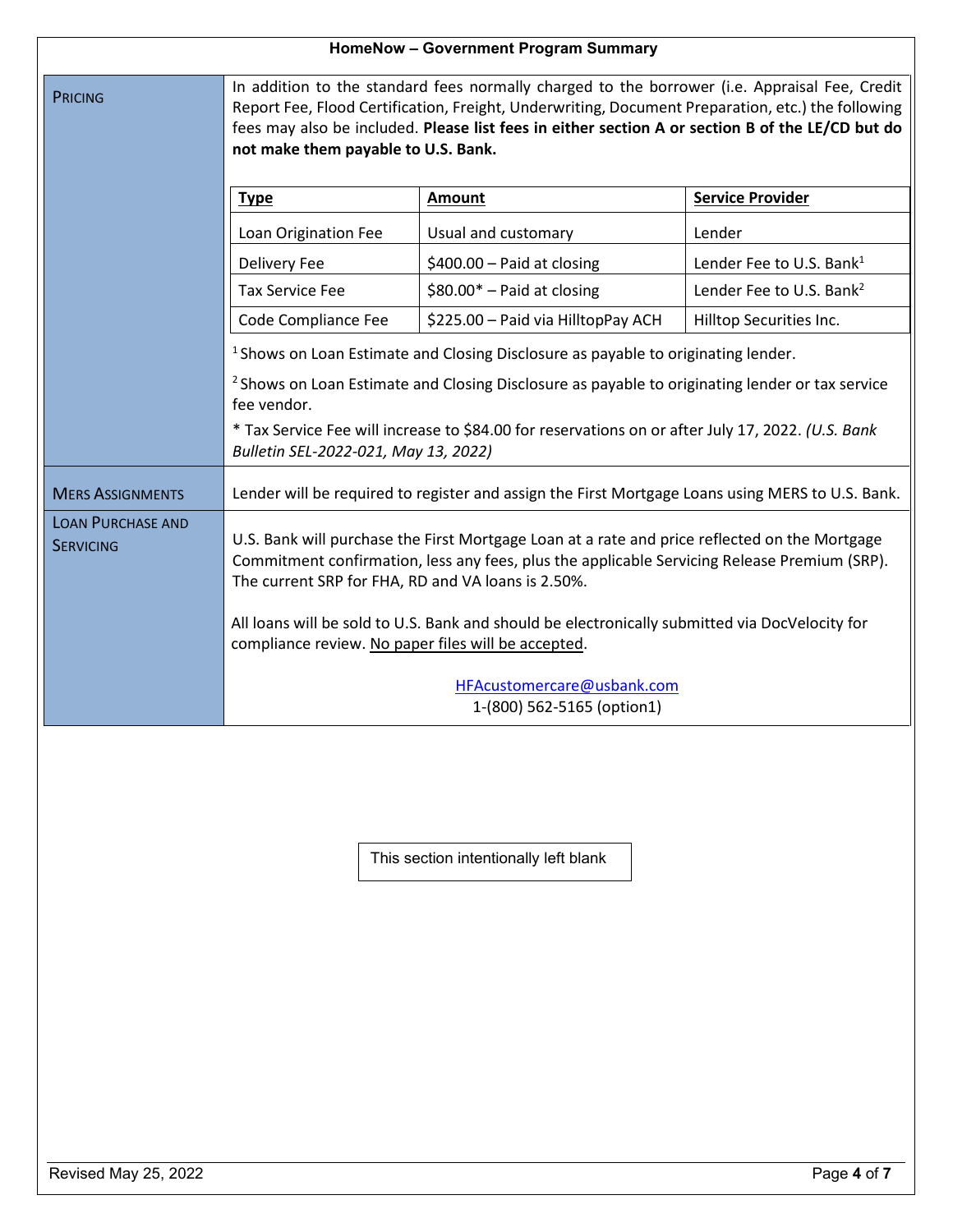| <b>HomeNow - Government Program Summary</b>              |                                                                                                                                                                                                                                                                                                                                                                                                                                                                                                                                                                                                                                        |  |  |  |
|----------------------------------------------------------|----------------------------------------------------------------------------------------------------------------------------------------------------------------------------------------------------------------------------------------------------------------------------------------------------------------------------------------------------------------------------------------------------------------------------------------------------------------------------------------------------------------------------------------------------------------------------------------------------------------------------------------|--|--|--|
| LOCKING A LOAN,                                          |                                                                                                                                                                                                                                                                                                                                                                                                                                                                                                                                                                                                                                        |  |  |  |
| <b>APPROVAL PROCESS,</b><br><b>FUNDING &amp; CLOSING</b> | Lenders must fund the First Mortgage Loans at loan closing; MoFi will fund the DPA. All loans will<br>be locked, approved, DPA funds requested, and post-closing documents uploaded through the<br>HomeNow Lender Portal at https://homenowdpa.org.                                                                                                                                                                                                                                                                                                                                                                                    |  |  |  |
|                                                          | <b>Locking/Approval of DPA</b><br>Upload/complete the following:<br><b>Pre-Closing Checklist</b><br>$\bullet$<br>Loan Application (1003)<br>Loan Estimate<br>Purchase Contract and any addendums<br>Signed Underwriter 1008 or Transmittal Form<br><b>Funding of DPA</b><br>Upload/complete the following:<br><b>Funding Checklist</b><br><b>Funding Request Form</b><br>Notice of Down Payment Assistance Grant (Gift Letter)<br><b>Final Closing Disclosure</b><br>$\bullet$<br>MoFi must review and approve the closing disclosure at least 1 (one) business day<br>prior to the lender disclosing to the borrower. Please email to |  |  |  |
|                                                          | dparequest@mofi.org.<br><b>Post-Closing Documentation</b><br>The first mortgage loan will not be purchased by U.S. Bank until the Post-closing documents<br>have been uploaded, reviewed, and cleared by Hilltop Securities Inc.<br>Upload/complete the following:<br><b>Post-Closing Checklist</b><br><b>Final executed Closing Disclosure</b>                                                                                                                                                                                                                                                                                        |  |  |  |
|                                                          | Final executed 1003<br>Copy of executed Gift Letter<br><b>Executed second lien documents</b><br>Fee paid via HilltopPay ACH system to Hilltop Securities for \$225.00                                                                                                                                                                                                                                                                                                                                                                                                                                                                  |  |  |  |
|                                                          | In the event a loan is not purchased by U.S. Bank and loan reservation is expired or canceled,<br>the Lender must reimburse MoFi for the down payment assistance funds provided at loan<br>closing. In such cases, MoFi will notify the Lender and the Lender will have 15 days to remit<br>the funds owed to MoFi.                                                                                                                                                                                                                                                                                                                    |  |  |  |
| <b>QUESTIONS &amp; SUPPORT</b><br><b>CONTACTS</b>        | HomeNow Program & Eligibility - Contact MoFi:<br>Ben Wright or Joy Byland, dparequest@mofi.org, (406) 728-9234<br>HomeNow Lender Portal - Contact Hilltop Securities:                                                                                                                                                                                                                                                                                                                                                                                                                                                                  |  |  |  |
|                                                          | Group email, htshousing@hilltopsecurities.com, (214) 953-4176                                                                                                                                                                                                                                                                                                                                                                                                                                                                                                                                                                          |  |  |  |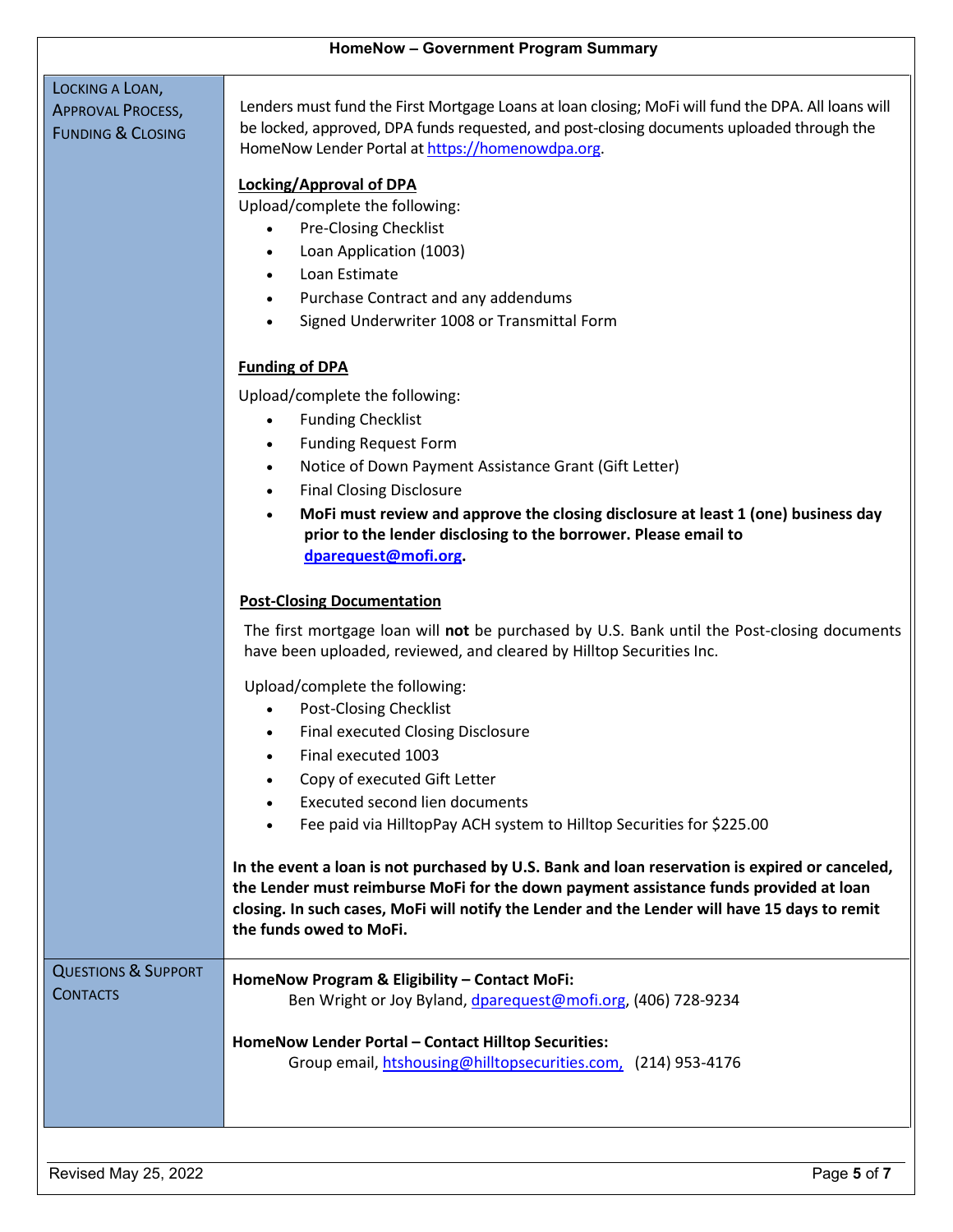## **HomeNow**

| 2022 County Income Limits (115% AMFI) |                        |  |                     |                        |  |
|---------------------------------------|------------------------|--|---------------------|------------------------|--|
| FHA, VA<br>(effective 5/25/2022)      |                        |  |                     |                        |  |
|                                       |                        |  |                     |                        |  |
| <b>County Name</b>                    | <b>Any Family Size</b> |  | <b>County Name</b>  | <b>Any Family Size</b> |  |
| Beaverhead                            | \$93,380.00            |  | Madison             | \$93,380.00            |  |
| <b>Big Horn</b>                       | \$93,380.00            |  | Meagher             | \$93,380.00            |  |
| <b>Blaine</b>                         | \$93,380.00            |  | Mineral             | \$93,380.00            |  |
| Broadwater                            | \$93,380.00            |  | Missoula            | \$93,840.00            |  |
| Carbon                                | \$97,290.00            |  | Musselshell         | \$93,380.00            |  |
| Carter                                | \$93,380.00            |  | Park                | \$95,105.00            |  |
| Cascade                               | \$93,380.00            |  | Petroleum           | \$93,380.00            |  |
| Chouteau                              | \$93,380.00            |  | Phillips            | \$93,380.00            |  |
| Custer                                | \$93,840.00            |  | Pondera             | \$93,380.00            |  |
| Daniels                               | \$93,840.00            |  | <b>Powder River</b> | \$93,380.00            |  |
| Dawson                                | \$93,840.00            |  | Powell              | \$93,380.00            |  |
| Deer Lodge                            | \$93,380.00            |  | Prairie             | \$93,380.00            |  |
| Fallon                                | \$104,075.00           |  | Ravalli             | \$93,380.00            |  |
| Fergus                                | \$93,380.00            |  | Richland            | \$107,525.00           |  |
| Flathead                              | \$93,380.00            |  | Roosevelt           | \$93,380.00            |  |
| Gallatin                              | \$114,310.00           |  | Rosebud             | \$93,840.00            |  |
| Garfield                              | \$93,380.00            |  | Sanders             | \$93,380.00            |  |
| Glacier                               | \$93,380.00            |  | Sheridan            | \$93,840.00            |  |
| <b>Golden Valley</b>                  | \$93,495.00            |  | <b>Silver Bow</b>   | \$93,380.00            |  |
| Granite                               | \$93,380.00            |  | Stillwater          | \$102,580.00           |  |
| Hill                                  | \$93,380.00            |  | <b>Sweet Grass</b>  | \$93,380.00            |  |
| Jefferson                             | \$104,190.00           |  | Teton               | \$93,380.00            |  |
| Judith Basin                          | \$93,380.00            |  | Toole               | \$93,380.00            |  |
| Lake                                  | \$93,380.00            |  | Treasure            | \$93,380.00            |  |
| Lewis and Clark                       | \$113,045.00           |  | Valley              | \$93,380.00            |  |
| Liberty                               | \$93,380.00            |  | Wheatland           | \$93,380.00            |  |
| Lincoln                               | \$93,380.00            |  | Wibaux              | \$93,380.00            |  |
| McCone                                | \$93,380.00            |  | Yellowstone         | \$97,290.00            |  |